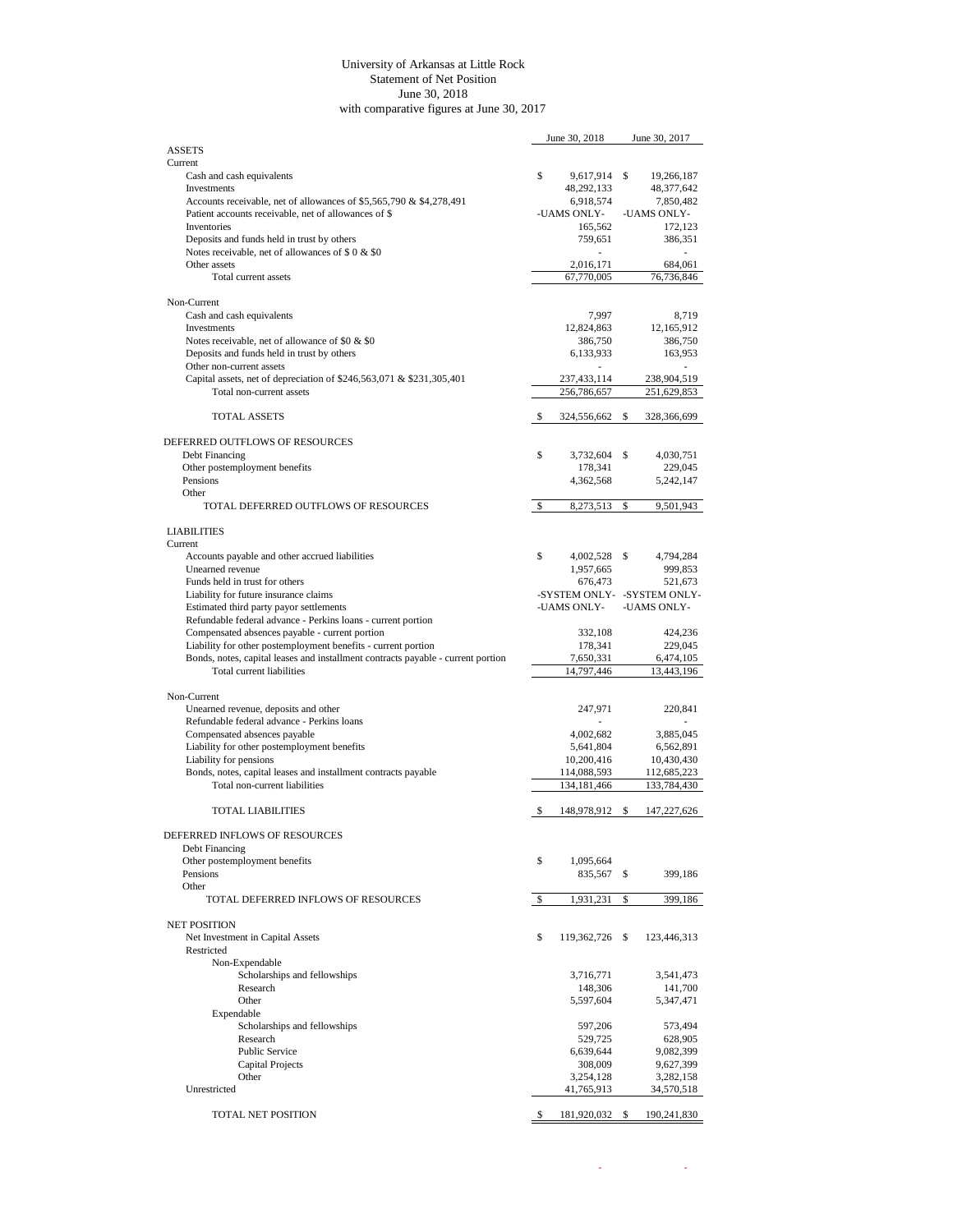## University of Arkansas at Little Rock Statement of Revenues, Expenses and Changes in Net Position For The Year Ended June 30, 2018 with comparative figures for 2017

|                                                                                    | Year Ended        | Year Ended                  |
|------------------------------------------------------------------------------------|-------------------|-----------------------------|
| <b>Operating Revenues</b>                                                          | June 30, 2018     | June 30, 2017               |
| Student tuition & fees, net of scholarship allowances of \$29,246,528 & 25,608,588 | \$<br>45,434,242  | $\mathbb{S}$<br>50,123,157  |
| Patient services, net of contractual allowances of \$                              | --UAMS ONLY--     | --UAMS ONLY--               |
| Federal and county appropriations                                                  |                   |                             |
| Federal grants and contracts                                                       | 16,782,598        | 14,086,582                  |
| State and local grants and contracts                                               | 8,624,222         | 12,685,962                  |
| Non-governmental grants and contracts                                              | 1,822,928         | 1,120,220                   |
| Sales and services of educational departments                                      | 1,855,564         | 1,866,605                   |
| Insurance plan                                                                     |                   | -SYSTEM ONLY- -SYSTEM ONLY- |
| Auxiliary enterprises                                                              |                   |                             |
| Athletics, net of scholarship allowances of \$1,610,927 & \$1,387,029              | 4,754,505         | 5,414,073                   |
| Housing/food service, net of scholarship allowances of \$3,580,690 & \$3,423,398   | 5,669,521         | 6,673,497                   |
| Bookstore, net of scholarship allowances of \$119,954 & \$124,106                  | 195,792           | 242,506                     |
| Other auxiliary enterprises, net of scholarship allowances of \$0 $\&$ \$0         | 1,619,054         | 1,306,197                   |
| Other operating revenues                                                           | 1,831,190         | 1,957,983                   |
| Total operating revenues                                                           | 88,589,616        | 95,476,782                  |
| <b>Operating Expenses</b>                                                          |                   |                             |
| Compensation and benefits                                                          | 117,242,852       | 117,739,839                 |
| Supplies and services                                                              | 48,130,817        | 43,290,510                  |
| Scholarships and fellowships                                                       | 9,177,823         | 14,759,623                  |
| Insurance plan                                                                     |                   | -SYSTEM ONLY- -SYSTEM ONLY- |
| Depreciation                                                                       | 16,783,347        | 16,056,746                  |
| Total operating expenses                                                           | 191,334,839       | 191,846,718                 |
|                                                                                    |                   |                             |
| Operating income (loss)                                                            | (102, 745, 223)   | (96,369,936)                |
| Non-Operating Revenues (Expenses)                                                  |                   |                             |
| State appropriations, net of Medicaid match payments of \$ and \$                  | 68,134,066        | 68,575,478                  |
| Property and sales tax                                                             |                   |                             |
| Federal grants                                                                     | 16,088,788        | 16,249,456                  |
| State and local grants                                                             | 7,029,533         | 7,019,711                   |
| Non-governmental grants                                                            | 1,231,756         | 828,053                     |
| Gifts                                                                              | 4,514,343         | 4,975,993                   |
| Investment income (net)                                                            | 1,142,844         | 1,685,334                   |
| Interest and fees on capital asset-related debt                                    | (4,112,814)       | (3,170,698)                 |
| Gain (loss) on disposal of assets                                                  | (94, 037)         | (47, 186)                   |
| Other                                                                              | (104, 176)        |                             |
| Net non-operating revenues                                                         | 93,830,303        | 96,116,141                  |
| Income before other revenues and expenses                                          | (8,914,920)       | (253, 795)                  |
|                                                                                    |                   |                             |
| Other Changes in Net Position                                                      |                   |                             |
| Capital appropriations                                                             |                   |                             |
| Capital grants and gifts                                                           | 593,122           | 17,470,310                  |
| Adjustments to prior year revenues and expenses                                    |                   |                             |
| Other                                                                              |                   |                             |
| Total other revenues and expenses                                                  | 593,122           | 17,470,310                  |
| Increase (decrease) in net position                                                | (8,321,798)       | 17,216,515                  |
|                                                                                    |                   |                             |
| Net Position, beginning of year                                                    | 191,913,153       | 173,025,315                 |
| Adjustment                                                                         | (1,671,323)       |                             |
| Mergers with UAPTC and UACCRM                                                      |                   |                             |
| Net Position, beginning of year, restated                                          | 190,241,830       | 173,025,315                 |
| Net Position, end of year                                                          | 181,920,032<br>\$ | \$<br>190,241,830           |
|                                                                                    |                   |                             |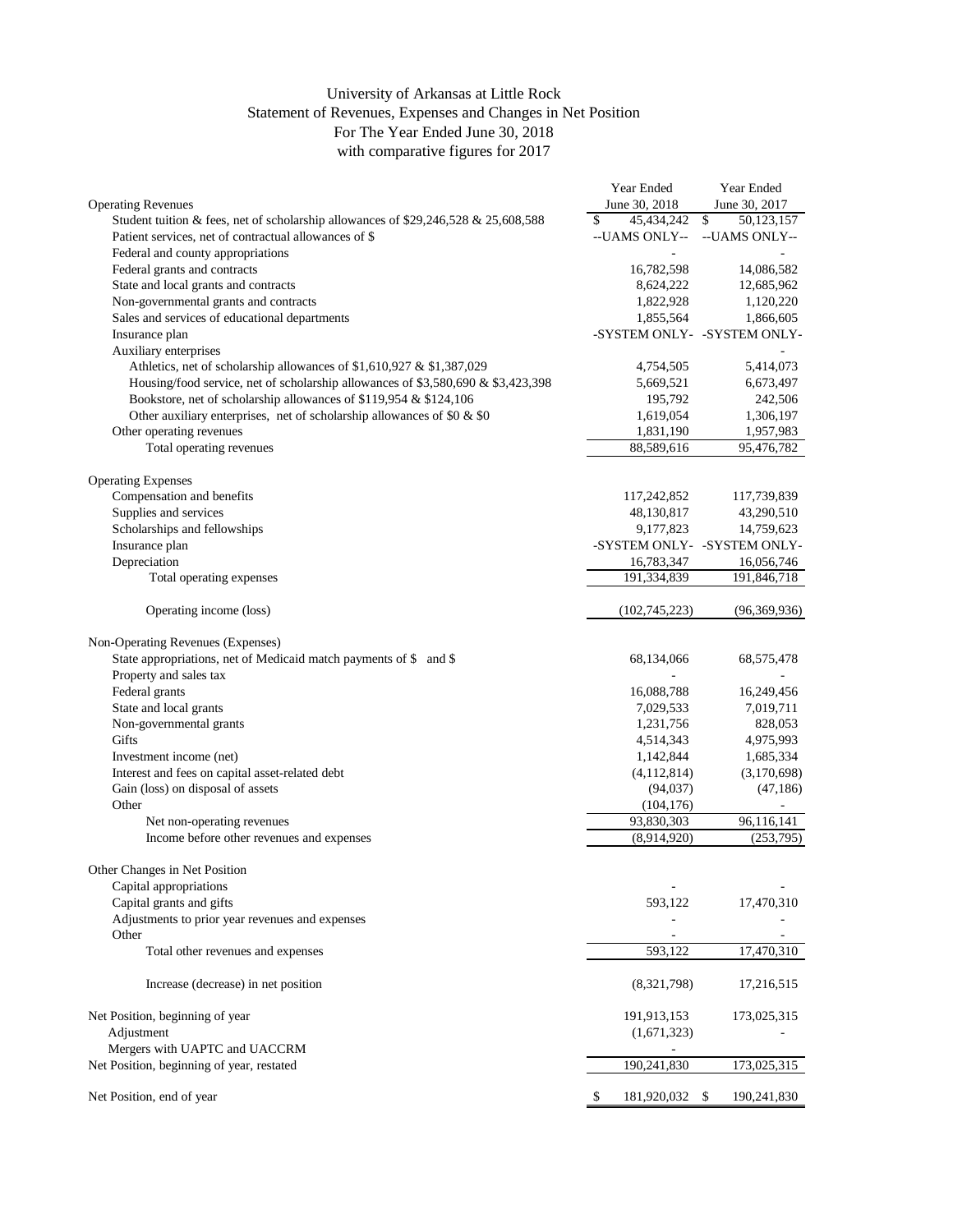## University of Arkansas at Little Rock Statement of Cash Flows - Direct Method For The Year Ended June 30, 2018 with comparative figures for 2017

|                                                                      | Year Ended         | Year Ended       |
|----------------------------------------------------------------------|--------------------|------------------|
| Cash Flows from Operating Activities                                 | June 30, 2018      | June 30, 2017    |
| Student tuition and fees (net of scholarships)                       | 47,126,143<br>\$   | \$<br>52,242,942 |
| Patient and insurance payments                                       | ---UAMS ONLY-      | ---UAMS ONLY-    |
| Federal and county appropriations                                    |                    |                  |
| Grants and contracts                                                 | 27,813,204         | 26,582,018       |
| Collection of loans and interest                                     |                    | 41,008           |
| Insurance plan receipts                                              | -SYSTEM ONLY-      | -SYSTEM ONLY-    |
|                                                                      |                    |                  |
| Auxiliary enterprise revenues:                                       |                    |                  |
| Athletics                                                            | 4,668,145          | 5,161,455        |
| Housing and food service                                             | 4,612,972          | 6,672,497        |
| <b>Bookstore</b>                                                     | 195,793            | 242,506          |
| Other auxiliary enterprises                                          | 1,622,321          | 1,282,727        |
| Payments to employees                                                | (92, 938, 365)     | (91, 837, 449)   |
| Payment of employee benefits                                         | (23, 189, 144)     | (23, 535, 357)   |
| Payments to suppliers                                                | (49, 952, 316)     | (43,291,417)     |
| Loans issued to students                                             |                    |                  |
| Scholarships and fellowships                                         | (9,177,823)        | (14,759,623)     |
| Payments of insurance plan expenses                                  | -SYSTEM ONLY-      | -SYSTEM ONLY-    |
| Other receipts (payments)                                            | 4,295,104          | 3,065,820        |
| Net cash provided (used) by operating activities                     | (84,923,966)       | (78, 132, 873)   |
|                                                                      |                    |                  |
|                                                                      |                    |                  |
| Cash Flows from Noncapital Financing Activities                      |                    |                  |
| State appropriations                                                 | 68,134,066         | 68,575,478       |
| Property and sales tax                                               |                    |                  |
| Gifts and grants for other than capital purposes                     | 28,864,420         | 29,658,224       |
| Repayment of loans                                                   |                    |                  |
| Direct Lending, Plus and FFEL loan receipts                          | 55,659,058         | 58,951,108       |
| Direct Lending, Plus and FFEL loan payments                          | (55, 721, 615)     | (59, 571, 850)   |
| Other agency funds - net                                             | 217,357            | 53,483           |
| Refunds to grantors                                                  |                    |                  |
| Inter-fund loan                                                      |                    | (193, 375)       |
| CANNOT USE 'OTHER'--MUST DEFINE -- INSERT LINES AS NEEDED            |                    |                  |
|                                                                      |                    |                  |
| Net cash provided (used) by noncapital financing activities          | 97,153,286         | 97,473,068       |
|                                                                      |                    |                  |
| Cash Flows from Capital and Related Financing Activities             |                    |                  |
| Distributions from debt proceeds                                     | 2,105,249          | 684,118          |
| Capital appropriations                                               |                    |                  |
| Capital grants and gifts                                             | 391,065            | 17,408,755       |
| Property taxes - capital allocation                                  |                    |                  |
| Proceeds from sale of capital assets                                 |                    |                  |
| Purchases of capital assets                                          | (15,074,212)       | (13,782,923)     |
| Payment of capital related principal on debt                         | (5,713,238)        | (5,172,292)      |
| Payments of capital related interest and fees                        | (3,989,459)        | (4,775,567)      |
| Insurance proceeds                                                   |                    |                  |
| Payments to/from trustee for reserve                                 |                    |                  |
|                                                                      |                    |                  |
| Debt Issuance Expense                                                | (104, 176)         |                  |
| CANNOT USE 'OTHER'--MUST DEFINE -- INSERT LINES AS NEEDED            |                    |                  |
| Net cash provided (used) by capital and related financing activities | (22, 384, 771)     | (5,637,909)      |
|                                                                      |                    |                  |
| Cash Flows from Investing Activities                                 |                    |                  |
| Proceeds from sales and maturities of investments                    | 113,748            | 74,293           |
| Investment income (net of fees)                                      | 986,698            | 432,567          |
| Purchases of investments                                             | (593,990)          | (30, 195, 362)   |
| Net cash provided (used) by investing activities                     | 506,456            | (29, 688, 502)   |
|                                                                      |                    |                  |
| Net increase (decrease) in cash                                      | (9,648,995)        | (15,986,216)     |
|                                                                      |                    |                  |
|                                                                      |                    |                  |
| Cash, beginning of year                                              | 19,274,906         | 35,261,122       |
| Mergers with UAPTC and UACCRM                                        |                    |                  |
| Cash, beginning of year, restated                                    | 19,274,906         |                  |
|                                                                      |                    |                  |
| Cash, end of year                                                    | \$<br>9,625,911 \$ | 19,274,906       |